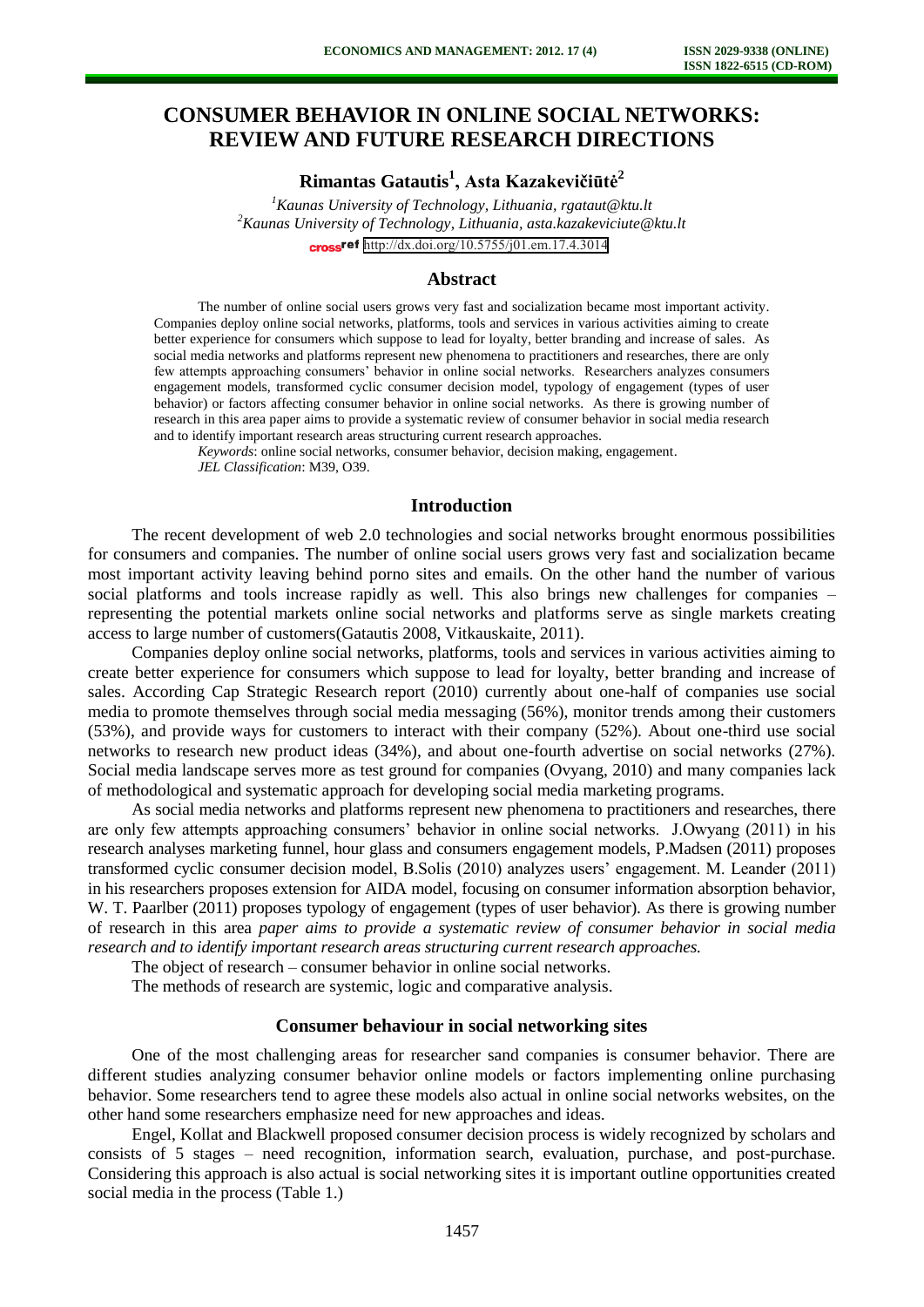| <b>Stage</b>       | <b>Social marketing opportunities</b> | <b>Enabling services</b>                            |  |  |
|--------------------|---------------------------------------|-----------------------------------------------------|--|--|
| Need recognition   | Create and raise awareness            | Connecting and sharing with friends services allows |  |  |
|                    |                                       | spending more time and identifying new needs        |  |  |
| Information search | Provide context                       | Bookmarking, information sharing, personalized      |  |  |
|                    |                                       | pages services                                      |  |  |
| Evaluation         | Build trust                           | Opportunities to provide feedback and reviews       |  |  |
| Purchase           | Transaction                           | Transactional (group buying, buy for friends, ect.) |  |  |
|                    |                                       | services                                            |  |  |
| Post-purchase      | Increase satisfaction                 | Supporting and personalized services                |  |  |

**Table 1.** Consumer buying process and social media opportunities (adapted from Gartner (2010), and Davidaviciene, Gatautis, others  $(2010)$  etc.)

Although according Gartner (2010) buying behavior stages remains the same as in offline markets, M.Coufario (2002) emphasizes "a key difference between online and offline consumer behavior is that the online consumer is generally more powerful, demanding, and utilitarian in her shopping expeditions". Power and demanding of consumer relate to opportunity to get more information, to access reviews and evaluations, growing socialization. In the context of socialization friend and social activities acts as new information sources increasing consumer power. This also close connects to utilitarian aspect as socialization serves as factor increasing utilitarian value.

The growing social media environment embrace more challenges for consumer and decision making process become increasingly followed by various interconnected decisions. Cort, Elzinga, Mulder and Vetvik (2009) basing on qualitative and quantitative observations in automobile, skin care, insurance, consumer electronic and mobile –telecom industries came with the proposal that consumer decision process is more circular then linear.

The proposed approach was based on 4 stage:

- The consumer considers an initial set of brands, based on brand perceptions and exposure to recent touch points.
- Consumers add or subtract brands as they evaluate what they want.
- Ultimately, the consumer selects a brand at the moment of purchase.
- After purchasing a product or service, the consumer builds expectations based on experience to inform the next decision journey.

D.C Endelman (2010) extends these ideas and explains "marketers assumed that consumer started with a large number of potential brand and methodically winnowed their choices until they'd decided which one to buy". This assumption is based on offline market precondition while consumer used to get limited access to information and brands. Meanwhile with tsunami of information consumer is overwhelmed with various propositions, interactions and services from companies. Within this context consumer "add and subtract brands from a group under consideration during the extended evaluation phase" (Endelman, 2010). The importance of this evaluation process might be resulted as purchase decisions and after acquiring the product, information or service customer enters open-ended relation phase.



**Figure 1.** Consumer decision journey *(adapted from Endelman, 2010)*

In the same manner D.C Endelman (2010) stick to consumer decision journey and assumes this process is "how consumer engage with brands". The important issue is to mention that "customer's engagement with brand doesn't necessarily begin or end with the purchase" (Endelman, 2010). Comparing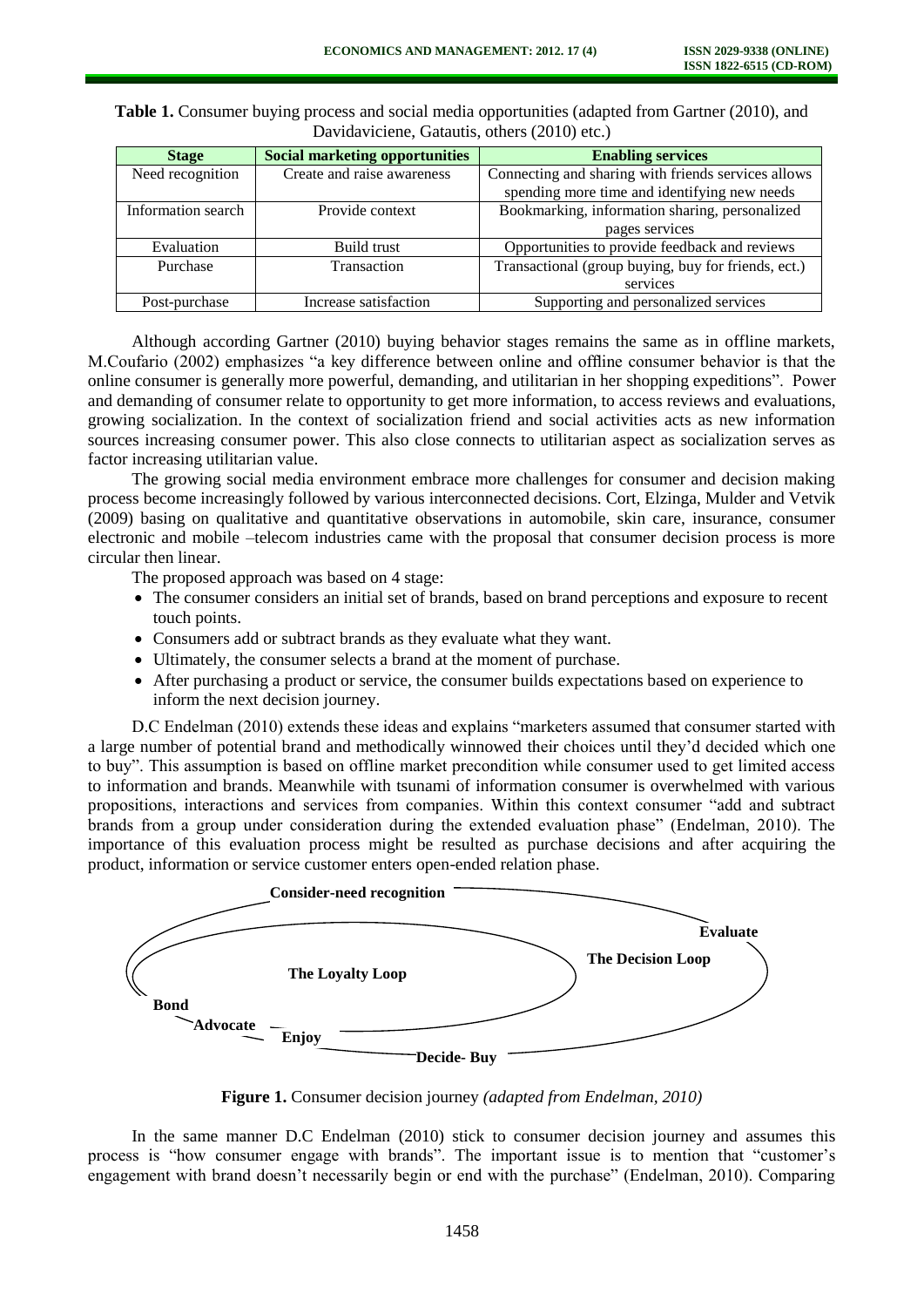with previous research Endelman extends consumer journey process concept structuring post-purchase stages into 3 substages – enjoy, advocate and bond. Endelman emphasizes the importance of evaluation and advocate stages as new media technologies provides opportunities to makes these stages increasingly relevant.

Following these ideas P.Marsden (2011) marketing connects propose neither decision making process as a cyclic activity nor linear process.



**Figure 2.** Cyclic user behavior *(adapted from Marsden, 2011)*

P.Marsden (2011) builds his proposition on Endelman (2010) and McKinsey consulting company research explaining shift from tunnel (traditional stage approach) to consumer decision journey and emphasizing cyclic nature of the consumer decisions.

J.Owyang (2012) also agrees on proposed consumer journey approach, but tends to consider this journey dynamic due to 3 factors:

- Recent development and advance in technologies deployment.
- Change of mediums
- Increasing power of word of mouth.

The dynamics nature of consumer journey appears due the empowerment of consumer through technologies which leads to faster, smarter and more informed decisions. This enables consumers' access real time information, to get information from their friends as well as share information with friends.

This approach is reflected in earlier research of Altimeter group also. J.Owyang (2010) proposed engagement in online social networking sites framework which was constructed after analyzing companies activities in social networking sites (Table 2). On one hand framework represents stages of engagement, on other hand reflects types of behavior. J.Owyan and C.Lee (2010) even proposed new segmentation approach – socialgraphic. According to them "companies should first understand how their customers use social technologies before they choose the tools. Socialgraphics is how to measure how customers use social technologies, where they are online, and how it influence them in the context of the customer lifecycle".

The proposed approach is similar to classical approach for user segmentation striving to answer key questions (Owyan, Lee 2010):

- Where are your customers online?
- What are your customers' social behaviors online?
- What social information or people do your customers rely on?
- What is your customers' social influence?
- How do customers use social in context of your products?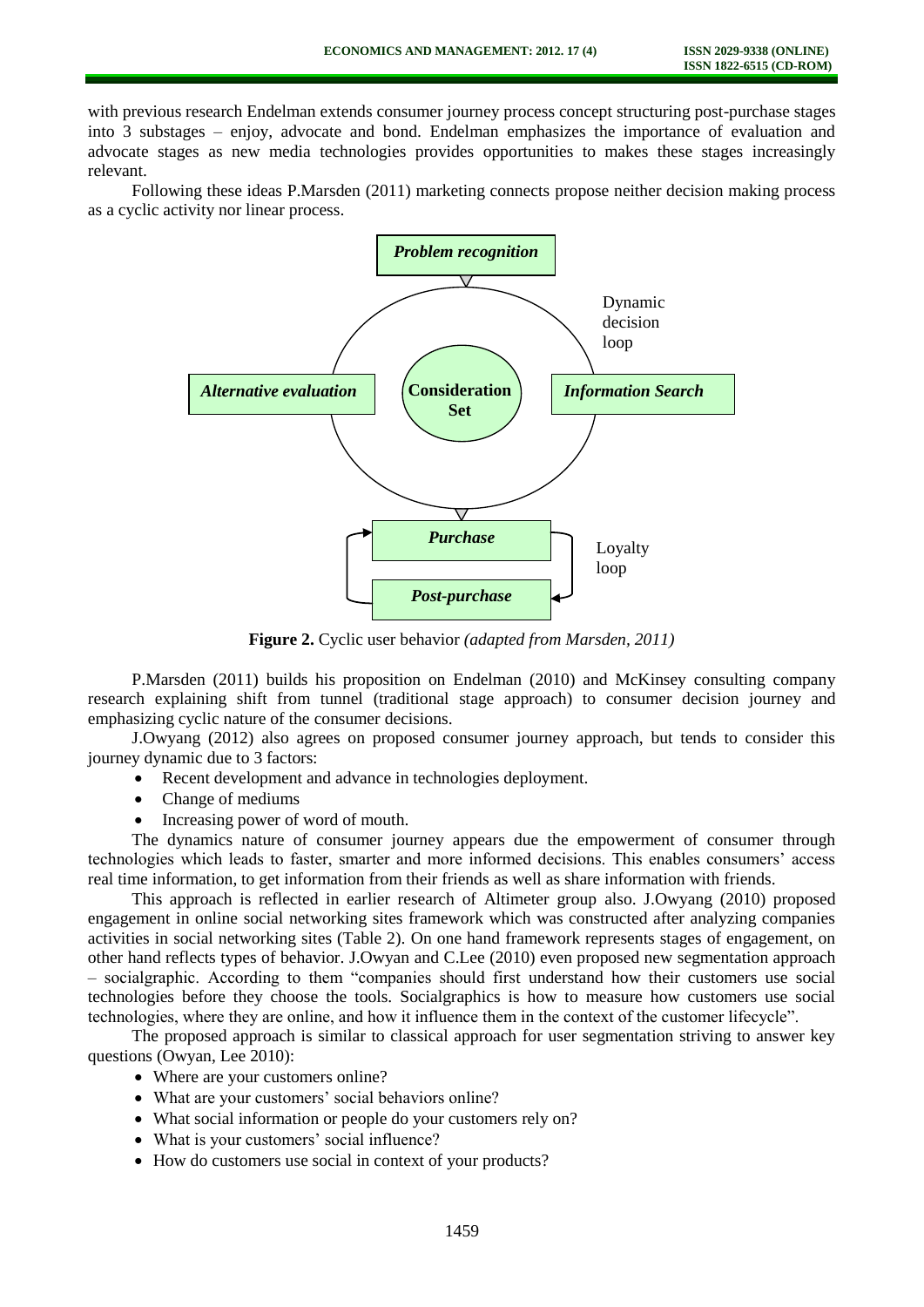| <b>Stage</b> | <b>Description</b>                                                                           |  |  |
|--------------|----------------------------------------------------------------------------------------------|--|--|
| Watching     | Seeking social-created content to help with making decisions, learning from peers, or        |  |  |
|              | entertainment                                                                                |  |  |
| Sharing      | Want to share the information they have with peers, both to support others, and demonstrate  |  |  |
|              | knowledge                                                                                    |  |  |
| Commenting   | Actively participate, support, or contribute ideas/opinions, but usually one-off's           |  |  |
| Producing    | Want to express identity, own content, be heard, or be recognized                            |  |  |
| Curating     | Invested in success of a product, service, or community, want to give back, or be recognized |  |  |

**Table 2.** Consumer engagement process in online social networking sites *(adapted from J.Owyang and Ch.Lee, 2010)*

J.Owyang and Ch.Lee (2010) proposed approach demonstrates attempt to connect behavioural process and users typology. Although attempts to analyze and identified different types of buying behaviour online were quite a few, the research analyzing consumer behaviour types in social networking sites is gaining scholars and practitioners attention recently.

Technology use and adoption theory reflecting Rogers's innovation diffusion model explains how technology is deployed by different type of users and defines 5 categories of users:

- Innovators;
- early adopters;
- early majority;
- late majority;
- laggards.

The wide adoption of this theory might be also explained by high degree of generalization. The proposed categorization consider the use of technologies (in our case use of social networking sites) and time is differentiating factor. But such category doesn't reflect how really social networking sites are used (how actually consumers behave).

Valck, van Bruggen and Wierenga (2009) after analysis of virtual communities' members' behavior identified 6 behavior/user types (Table 3).

| <b>Type</b>        | <b>Description</b>                                                                |
|--------------------|-----------------------------------------------------------------------------------|
| Core members       | Users make extensive use of the community's knowledge reservoir by retrieving     |
|                    | information. At the same time, they are frequent suppliers to this knowledge      |
|                    | reservoir by submitting recipes, articles, and reviews. Furthermore, they         |
|                    | participate actively in forum discussions and chat sessions.                      |
| Conversationalists | Users retrieve and supply information, but not to such a high extent as the core  |
|                    | members. It is especially their relative high level of engagement in forum        |
|                    | discussions and chat sessions that characterizes their participation pattern.     |
| Informationalists  | Users visit frequency and duration is comparable to that of the                   |
|                    | conversationalists. They tend to visit the community somewhat less frequent,      |
|                    | but they spend more time per visit. Users show reciprocity in their behavior by   |
|                    | also supplying information to the community, although they do this to a lesser    |
|                    | extent compared with the core members.                                            |
| Hobbyists          | Users are the community's most frequent visitors with long duration visits, i.e., |
|                    | they visit the community almost daily for about one hour. Users online activities |
|                    | are not primarily focused on the retrieval, supply, or discussion of information. |
|                    | Instead, they are engaged in updating and maintaining their personal page         |
|                    | within the community and in writing guest book messages; activities that          |
|                    | usually involve playing around with techniques such as uploading music,           |
|                    | pictures, illustrations, and cartoons.                                            |
| Functionalists     | The respondents in this cluster visit the community approximately once a week     |
|                    | for about 15 min.                                                                 |
| Opportunists       | They are the community's least frequent visitors and their visits usually do not  |
|                    | last long, i.e., they visit the community on average less than once a week for no |
|                    | more than 15 min. While they are online, they are mainly engaged in retrieving    |
|                    | information in the form of recipes, not articles or reviews. They hardly supply   |
|                    | any information, nor do they join forum discussions and chat sessions.            |

| Table 3. Social networking sites users typology (Valck, van Bruggen and Wierenga, 2009) |  |  |
|-----------------------------------------------------------------------------------------|--|--|
|-----------------------------------------------------------------------------------------|--|--|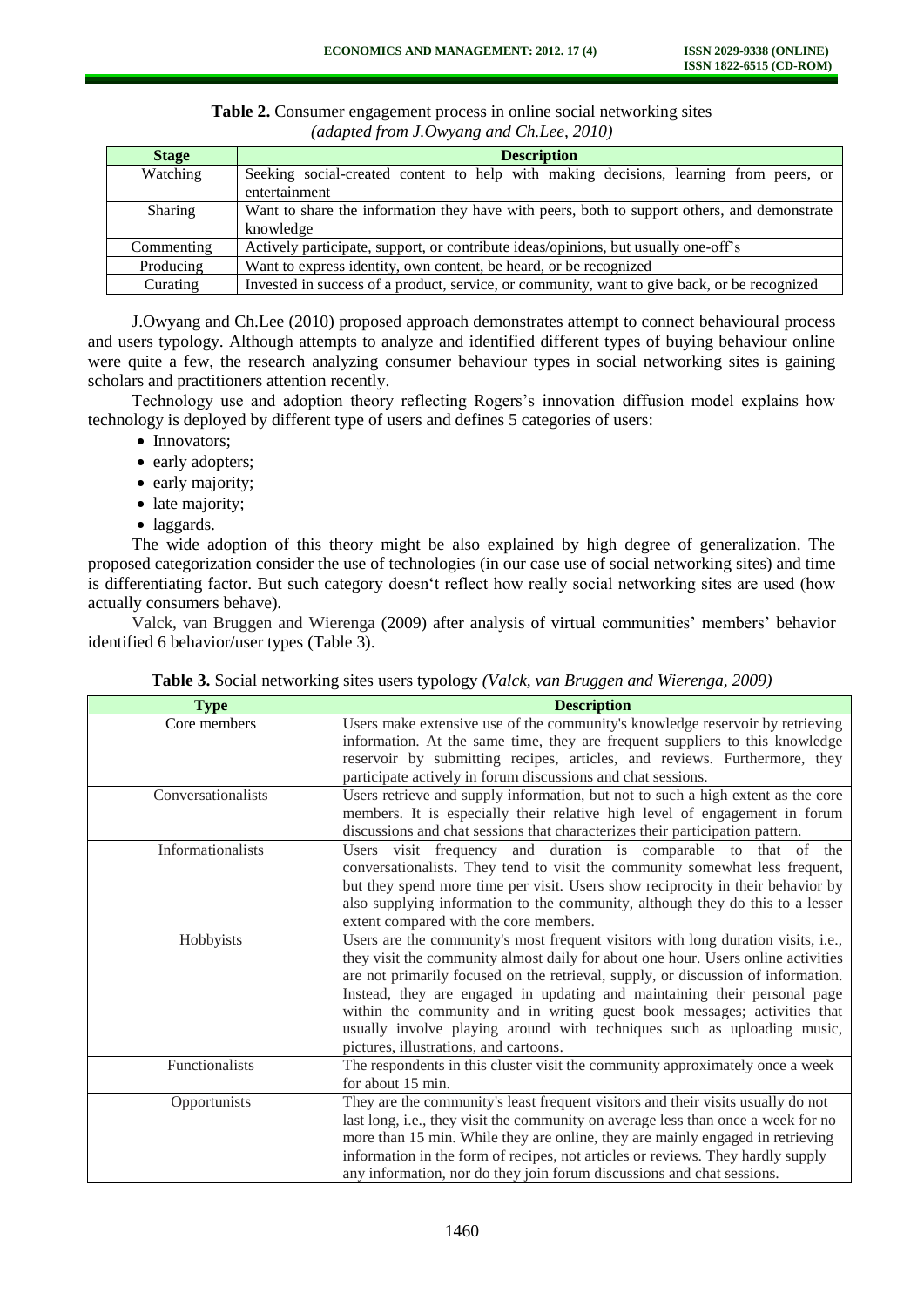Another approach was proposed by Brandtzæg and Heim (2011) categorizing users by two criteria – how active are users (low activity-high activity) and what is the purpose of using social networking sites (informational or recreational). Within their researcher authors named 5 groups.

- The 'sporadics' are so named because they visit the community only from time to time, but not a frequent basis. These users have a low level of participation and tend more toward an informational mode since they, for the most part, check their status and see if somebody has contacted them.
- Lurkers make up the largest user category. They are named 'lurkers' since they are quite low in participation and participate in activities that are more related to recreation. These users are somewhat involved in several activities, but only passively or to a small degree. In addition to "see if somebody has tried to contact me", lurkers score high on "kill some time".
- *Socialisers.* Their behavior is characterized by recreational in terms of 'small talk' with others, but the users' participation level is high. They score high on 'write letters and or messages', 'contact others', and 'look for a new friend'
- Debaters are as high as socialisers in terms of participation level, characterized by being highly involved in discussions, reading, and writing contributions in general. In addition, this participation mode is related to a more informal practice
- *Actives.* 'Actives' are so labeled because these users are engaged in almost all kinds of participation activities within the community, which includes being a member to "publish and share pictures".

As far as above mentioned type of research are gaining attention from scholars, several other directions is becoming increasingly important and attracts researchers' attention:

- Studies aiming to understand and categorize types of users' activities in online social networks. Heinonen (2011) in her research proposed consumer input and consumer motivation based approach identifying nine types of users activities.
- Studies analyzing different factors affecting consumer behaviour in online social networks. These studies tend to analyze one or several factors such as social action (Cheung, others 2010), word of mouth (Wallace, 2011), personality (Pagani, others 2011) and other studies. In the future we can expect more complex studies analyzing different factors joint impact on consumer behaviour.

Taking into consideration above mentioned issues the current research of consumer behaviour in online social networks might be structured basing on two criteria:

- Complexity the number of issues and factors analyzed in the research trying to build holistic models;
- Time the level of importance within the time period.

The proposed research framework is presented in figure 3.



**Figure 3.** Consumer behaviour in online social network sites framework

The proposed framework outlines seven research directions for consumer behaviour in online social network: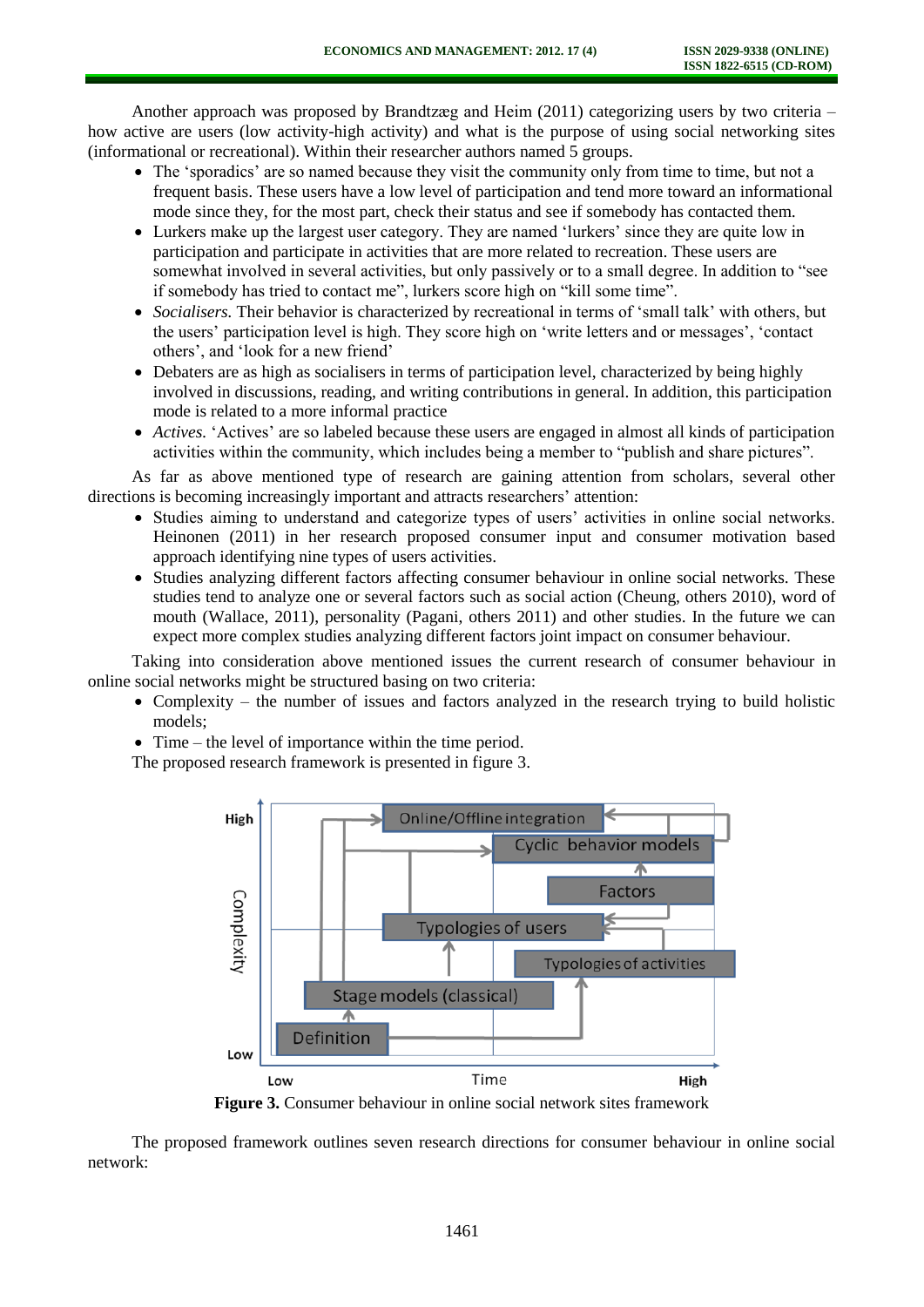- Definition direction deals with research specifying the peculiarities of consumer behaviour in online social networking sites;
- Stage model direction research access classical buying decision model application in social online networks;
- Taxonomies and typologies research direction attempts to identify different types of behaviour;
- In parallel another direction tries to identifies what are types of consumer activities in online social networking sites
- Factors research direction aims to identify key factors affecting consumer in online social networks behaviour;
- Cyclic behaviour model direction represents research which analyzed consumer behaviour as a cyclic decision making process introducing new substages or extending stages;
- The last research direction aims to analyze to relations between offline behaviour and behaviour in online social networking sites.

## **Conclusions**

Growing number of social networking sites and consumer preferences to spend more time in online social networking sites brings challenges both for researchers and practitioners attempting to understand consumer behaviour.

The increasing attention to this area was followed by many researches which touches different issues and presents various fragments of consumer behaviour concept. Taking these initiatives in consideration the framework structurizing research basing on time and complexity was proposed.

Proposed framework identifies seven different research areas – definition (peculiarities of behaviour), decision stage models, taxonomies/typologies, and factors affecting behaviour, types of activities in social networks, cyclic behaviour models and offline/online behaviour complementarities/integration. Some of these areas are already attracting high interest from researchers – such as classical decision models application in social networks, cyclic decision models, users' typologies and factors affecting users' behaviour, on the other hand other areas such as types of activities or online/offline behaviour complementarities emerge as new research areas.

#### **References**

- 1. Borgatti, S. P., Mehra, A., Brass, D. J., & Labianca, G. (2009). Network analysis in the social sciences. *Science (New York, N.Y.)*, *323*(5916), 892-5. doi:10.1126/science.1165821
- 2. Brandtzaeg, P., & Heim, J. (2011). A typology of social networking sites users. *International Journal of Web Based*, *7*(1), 28-51. Retrieved from http://inderscience.metapress.com/index/5RJ3253833638L2R.pdf
- 3. Brodie, R. J., Ilic, A., Juric, B., & Hollebeek, L. (2011). Consumer engagement in a virtual brand community: An exploratory analysis. *Journal of Business Research*. doi:10.1016/j.jbusres.2011.07.029
- 4. Cheung, C. M. K., & Lee, M. K. O. (2010). A theoretical model of intentional social action in online social networks. *Decision Support Systems*, *49*(1), 24-30. Elsevier B.V. doi:10.1016/j.dss.2009.12.006
- 5. Court, D., Elzinga, D., Mulder, S., & Vetvik, O. J. (2009). The consumer decision journey. *McKinsey Quarterly*, *3*, 1-11. Retrieved from https://www.mckinseyquarterly.com/
- 6. Darley, W. K., Blankson, C., & Luethge, D. J. (2010). Toward an integrated framework for online consumer behavior and decision making process: A review. *Psychology and Marketing*, *27*(2), 94-116. doi:10.1002/mar.20322
- 7. de Valck, K., van Bruggen, G. H., & Wierenga, B. (2009). Virtual communities: A marketing perspective. *Decision Support Systems*, *47*(3), 185-203. Elsevier B.V. doi:10.1016/j.dss.2009.02.008
- 8. Edelman, D. C. (2010). Branding in the Digital Age. *Harvard Business Review*, *88*(12), 14-18. Palgrave Macmillan. doi:10.1108/eb040166
- 9. Gatautis, R. (2008). The Impact of ICT on Public and Private Sectors in Lithuania. *Inzinerine Ekonomika-Engineering Economics*, *4*(4), 18-28.
- 10. Gatautis, R., Stravinskiene, J., & Gudauskas, R. (2011). Users Engagement In ICT Based Public Discussions: Evidences From Pilot Action. *Economics and Management*, *16*, 1253-1258.
- 11. Gather, C. (2011). Customer Engagement in Social Media How can firms benefit from Facebook profiles? *Challenges*.